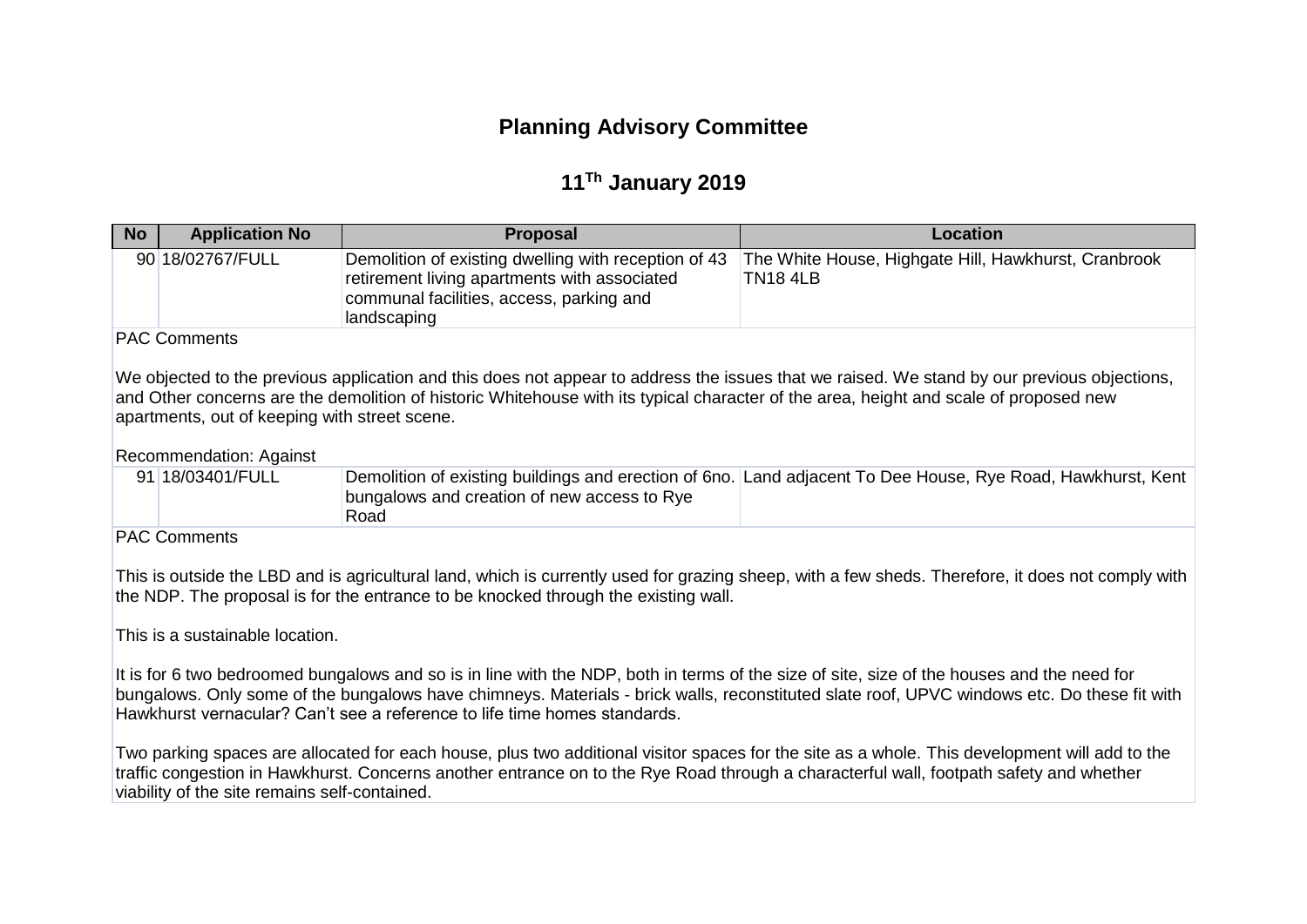Objections from residents - 5 - Infrastructure, amount of building, need to cross the road to get to pavement, traffic. 1 neither objecting or supporting.

### Recommendation: Against

| 92 18/03669/FULL | Two storey infill front extension | Green Banks, Cranbrook Road, Hawkhurst Kent TN18 5EF |
|------------------|-----------------------------------|------------------------------------------------------|
|                  |                                   |                                                      |

## PAC Comments

Materials to match existing. Parking will be retained. Corner infill, so not forward of the existing house.

No comments from neighbours.

### Recommendation: Agree - Support

| 93 18/03385/OUT | Outline (Access not reserved) Proposed demolition Brook House, Cranbrook Road, Hawkhurst, Kent TN18 5EE |
|-----------------|---------------------------------------------------------------------------------------------------------|
|                 | of Existing Building and Erection of 25 apartments                                                      |
|                 | with affordable housing, parking provision, new                                                         |
|                 | highways access and other ancillary works.                                                              |

#### PAC Comments

This is a new application, which is an update of the previous application that we supported. We supported it because it provided smaller, more affordable apartments (mainly 1 & 2 bed, with 1 three bed), which we felt met the housing need in Hawkhurst. It is also on previously developed land - so in line with NDP in that respect. The proposal is also relatively well screened.

The main change is to do with access as Highways objected to the previous application. They have also changed the design so that it is possible for this to provide access to the rest of the site if/when this is developed - a request from the planners.

Previously developed land within LBD. The site is already allocated in the old Local Plan.

This is outline planning so not fully detailed, but the Design & Access statement recognises that Hawkhurst has a dark skies policy and states that they aim to reflect this in their lighting design.

All significant trees will be protected.

Design shows a chimney – these will be non-functional as they are apartments.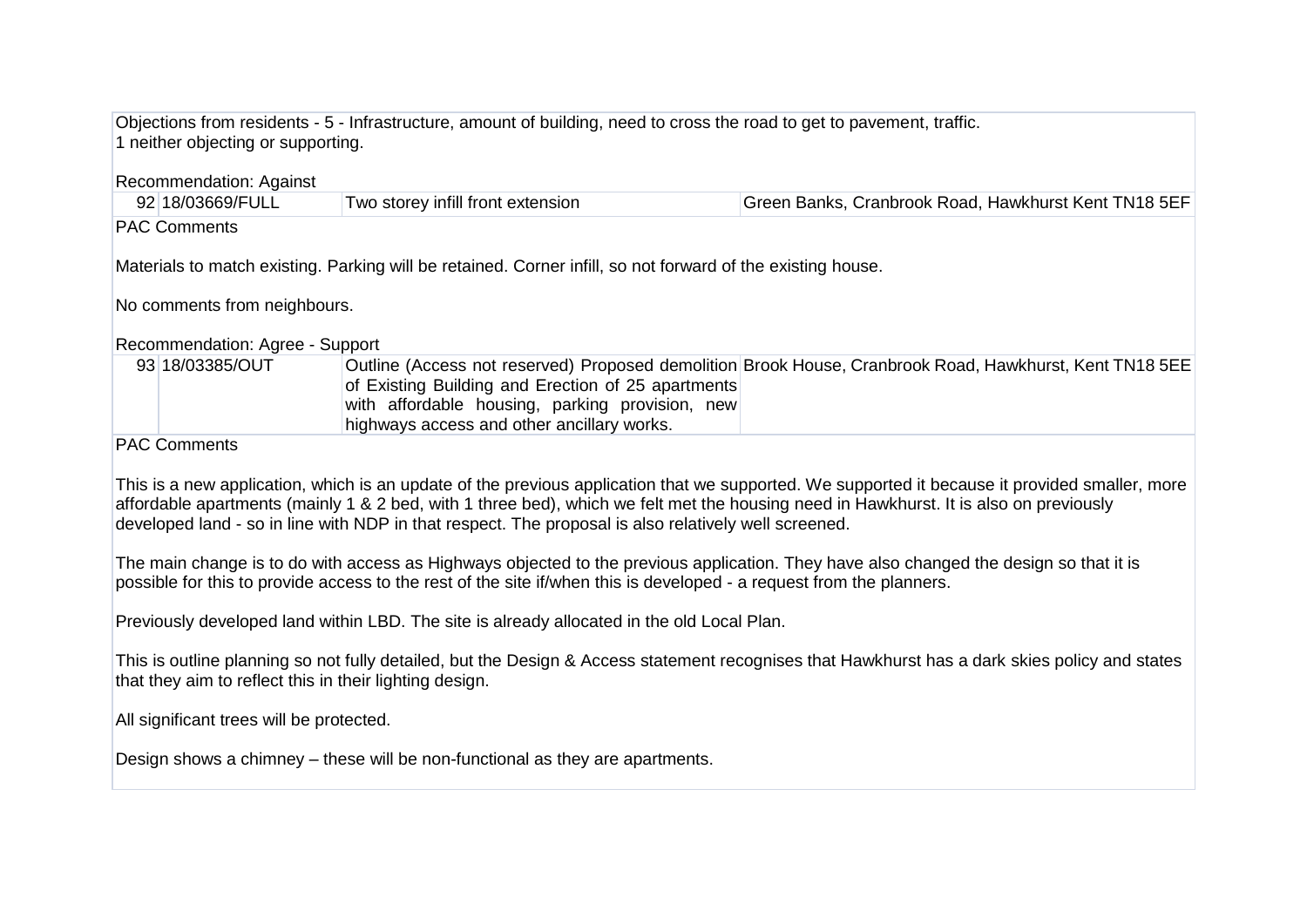An additional 25 dwellings will add to traffic congestion - but the land is already allocated for planning so presumably something will be built here so it's a question of ensuring that it's the right thing.

Natural England - no objection.

Police - need further information.

No comments from residents.

| Recommendation: | Agree-Support                                                                                                                                                                                                                                                                                      |
|-----------------|----------------------------------------------------------------------------------------------------------------------------------------------------------------------------------------------------------------------------------------------------------------------------------------------------|
| 94 18/03679/PNR | Change of use of an agricultural building to a flexible Hawkhurst Place Farm, Rye Road, Hawkhurst Kent<br>use of falling within Class B8 (storage and<br>distribution) For its prior approval to: Transport and<br>Highways impacts, Noise impacts, Contamination<br><b>Risk and Flooding Risk</b> |
|                 |                                                                                                                                                                                                                                                                                                    |

PAC Comments

Not clear what they're proposing to store and distribute. Insufficient information to support would require, Transport and Highways impacts, e.g. HGVs, Noise impacts, Contamination Risk and Flooding Risk reports.

Recommendation: Against

| 95 18/03591/FULL | Demolition of previous additions to dwelling and Vellenoweth, Stream Lane, Hawkhurst, Kent TN18 4RD |
|------------------|-----------------------------------------------------------------------------------------------------|
|                  | addition of single and two storey extensions to front,                                              |
|                  | side and rear of property                                                                           |

PAC Comments

Outside LBD.

Over development of plot, looks like more than 50%, size of property, closeness to neighbouring boundary, use of un- sympathic materials different from existing.

Recommendation: Against

| 96 18/01063/FULL | Demolition of a 1no. dwelling house and agricultural Fieldways Hawkhurst Cranbrook Kent |
|------------------|-----------------------------------------------------------------------------------------|
|                  | storage barn to the rear and erection of 49no.                                          |
|                  | dwellings including car parking, cycle parking,                                         |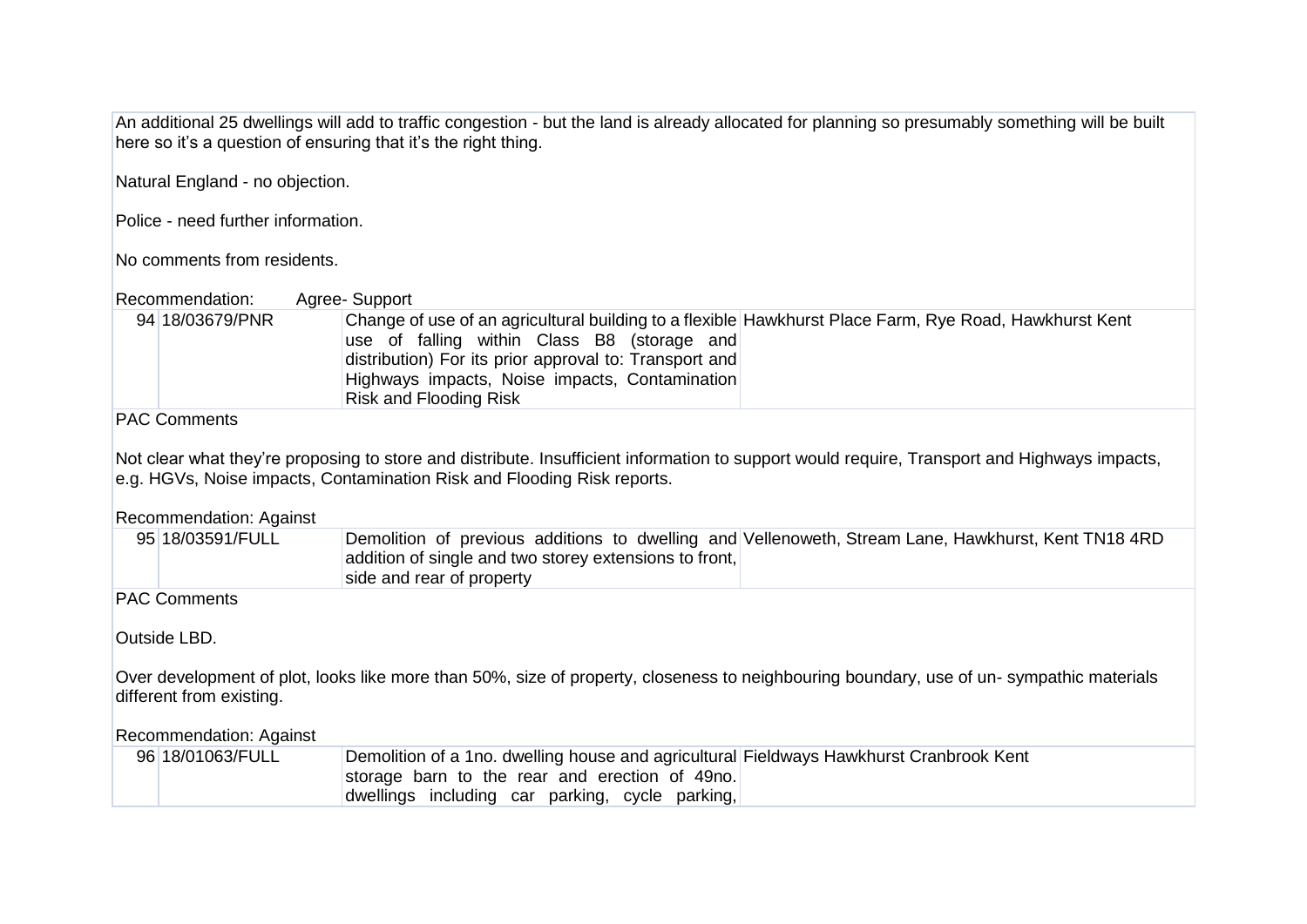|                                                                                                                                                                         | sustainable drainage, internal road network and the<br>creation of a new access<br>with associated<br>landscaping |                                                                                                                             |  |
|-------------------------------------------------------------------------------------------------------------------------------------------------------------------------|-------------------------------------------------------------------------------------------------------------------|-----------------------------------------------------------------------------------------------------------------------------|--|
| <b>PAC Comments</b>                                                                                                                                                     |                                                                                                                   |                                                                                                                             |  |
|                                                                                                                                                                         | We have already objected to this, as well as written a second letter objecting.                                   |                                                                                                                             |  |
|                                                                                                                                                                         | This is one less dwelling than previously, and they have increased the number of affordable from 15 to 17.        |                                                                                                                             |  |
| Cannot see how the changes would make any difference to the reasons for our objections. It's still in a sensitive location and the access is still<br>through Copthall. |                                                                                                                   |                                                                                                                             |  |
| Highways are no longer objecting.                                                                                                                                       |                                                                                                                   |                                                                                                                             |  |
| WKPS have added an objection.                                                                                                                                           |                                                                                                                   |                                                                                                                             |  |
| More than 100 objections from residents.                                                                                                                                |                                                                                                                   |                                                                                                                             |  |
| Consider call in for planning committee?                                                                                                                                |                                                                                                                   |                                                                                                                             |  |
| Recommendation: Against                                                                                                                                                 |                                                                                                                   |                                                                                                                             |  |
| 97 18/03620/FULL                                                                                                                                                        | dwelling                                                                                                          | Change of use of retail shop area to domestic Septimus Qualyes Emporium Ockley Road, Hawkhurst Kent<br><b>TN18 4DP</b>      |  |
| <b>PAC Comments</b>                                                                                                                                                     |                                                                                                                   |                                                                                                                             |  |
| Retains existing shop front character for provision of living room                                                                                                      |                                                                                                                   |                                                                                                                             |  |
| Recommendation: Agree - support                                                                                                                                         |                                                                                                                   |                                                                                                                             |  |
| 98 18/03976/OUT                                                                                                                                                         | dwellings                                                                                                         | Outline (Access Not Reserved) - Erection of 62 Land At Ockley Road And Heartenoak Road Ockley Lane<br><b>Hawkhurst Kent</b> |  |
| <b>PAC Comments</b>                                                                                                                                                     |                                                                                                                   |                                                                                                                             |  |
| Outside LBD, in AONB, Agricultural land.                                                                                                                                |                                                                                                                   |                                                                                                                             |  |
|                                                                                                                                                                         | Not in line with NDP. Traffic. Access.                                                                            |                                                                                                                             |  |